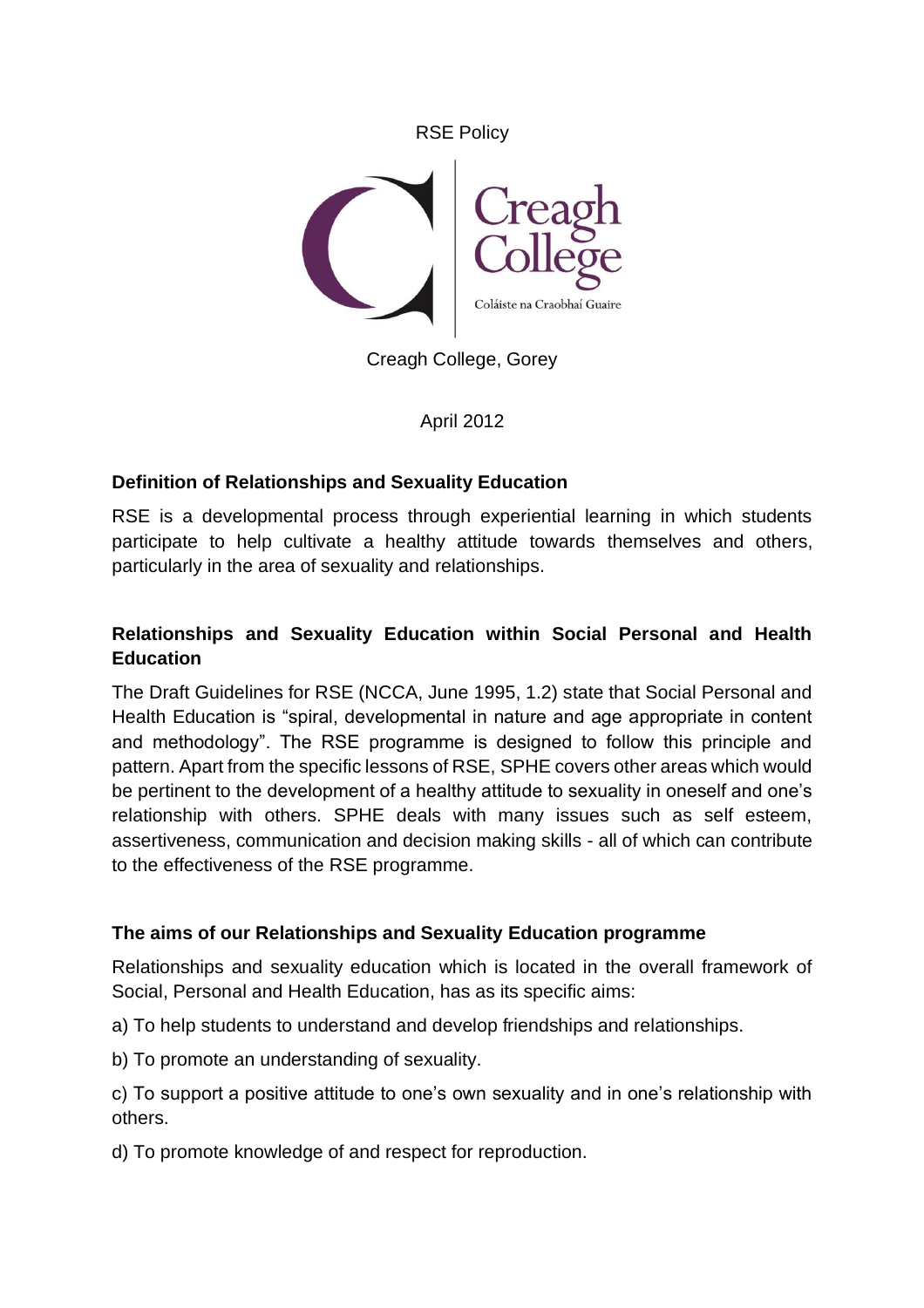e) To enable students to develop attitudes and values toward their sexuality in a moral, spiritual and social framework in keeping with the policy of the College.

f) To provide opportunities for students to learn about relationships and sexuality in ways that helps them think and act in a moral, caring and responsible way.

It is acknowledged that in a course of limited duration these aims are aspirational.

# **Guidelines for the management and organisation of Relationships and Sexuality Education in our College**

## **1. Teaching the programme**

Arrangements regarding the teaching of the programme and the deployment of staff will be made by the Principal.

## **2. Informing and Involving Parents**

Parents are the primary educators of their children and their role in education concerning relationships and sexuality is seen by the College as very important. Relevant sections of this RSE policy will be included in the College's Information for Parents booklet, published annually in August.

This policy has been designed in consultation with Parent Teacher Association/Board of Management and the views expressed by parents will be taken into account when reviewing the policy. A copy of this policy will be made available to any parent on request to the College Office.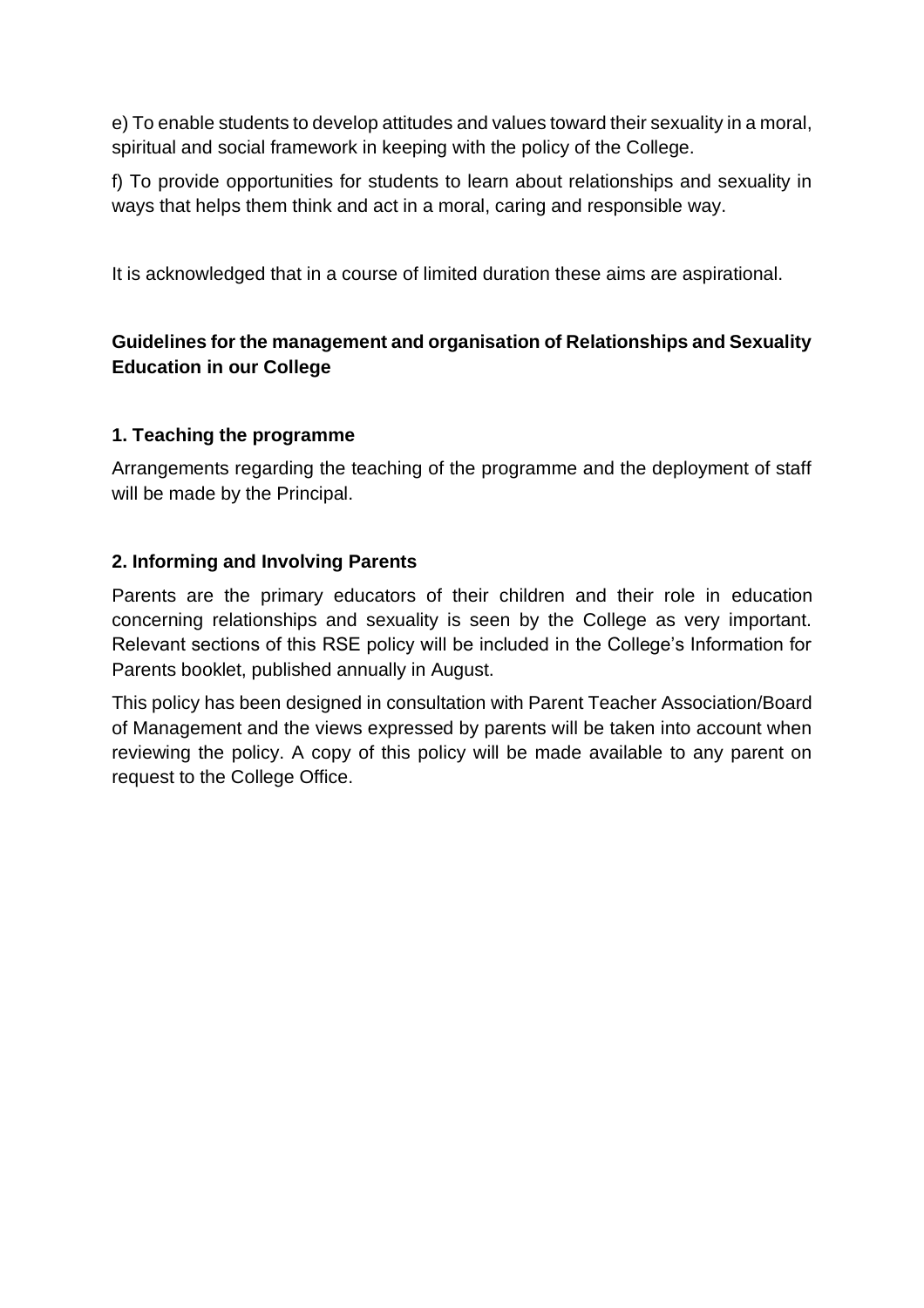## **3. Offering Advice**

The College's function is to provide a general education about sexual matters and issues and not to offer individual advice, information or counselling on aspects of sexual behaviour and contraception - however sources of professional information and advice will be identified when appropriate. Teachers may provide students with education and information about where and from whom they can receive confidential sexual advice and treatment, e.g. their doctor or other suitable agency (further information is available from the Guidance Counsellor). Advice offered should not be directive and should be appropriate to the age of the student.

## **4. Explicit Questions**

It is unlikely to be appropriate to deal with a student's explicit questions by dealing with it in front of the whole class. In practice this means that teachers should say that it is not appropriate to deal with that question at this time. The teacher may also exercise his or her own professional judgement in deciding whether to answer the question privately after the class has finished. If a teacher becomes concerned about a matter that has been raised he/she should seek advice from the Guidance Counsellor or the Principal.

## **5. Confidentiality**

It is College policy that in circumstances where a student is considered at some risk of any type of abuse (e.g. moral or physical) or in breach of the law, the teacher must refer this immediately to the Principal or the Guidance Counsellor. The Principal will decide whether to inform the parents and/or appropriate authorities and may arrange for counselling. Although there is no legal duty on a teacher, or a Principal, to inform parents of matters which a child has confided to them:

a) teachers must not promise absolute confidentiality;

b) students must be made aware that any incident may be conveyed to the Principal and possibly to parents if the Principal decides that it is in the best interests of the student to notify parents;

c) teachers must use their professional judgement to decide whether confidence can be maintained having heard the information;

d) teachers must indicate clearly to students when the content of a conversation can no longer be kept confidential - the student can then decide whether to proceed or not. The pamphlet "Procedures for Dealing with Allegations or Suspicions of Child Abuse" issued by the Department of Education contains the following in paragraph 4.1:

If a teacher receives an allegation or has a suspicion that a pupil is being abused, the teacher should, in the first instance, report the matter to the principal or in exceptional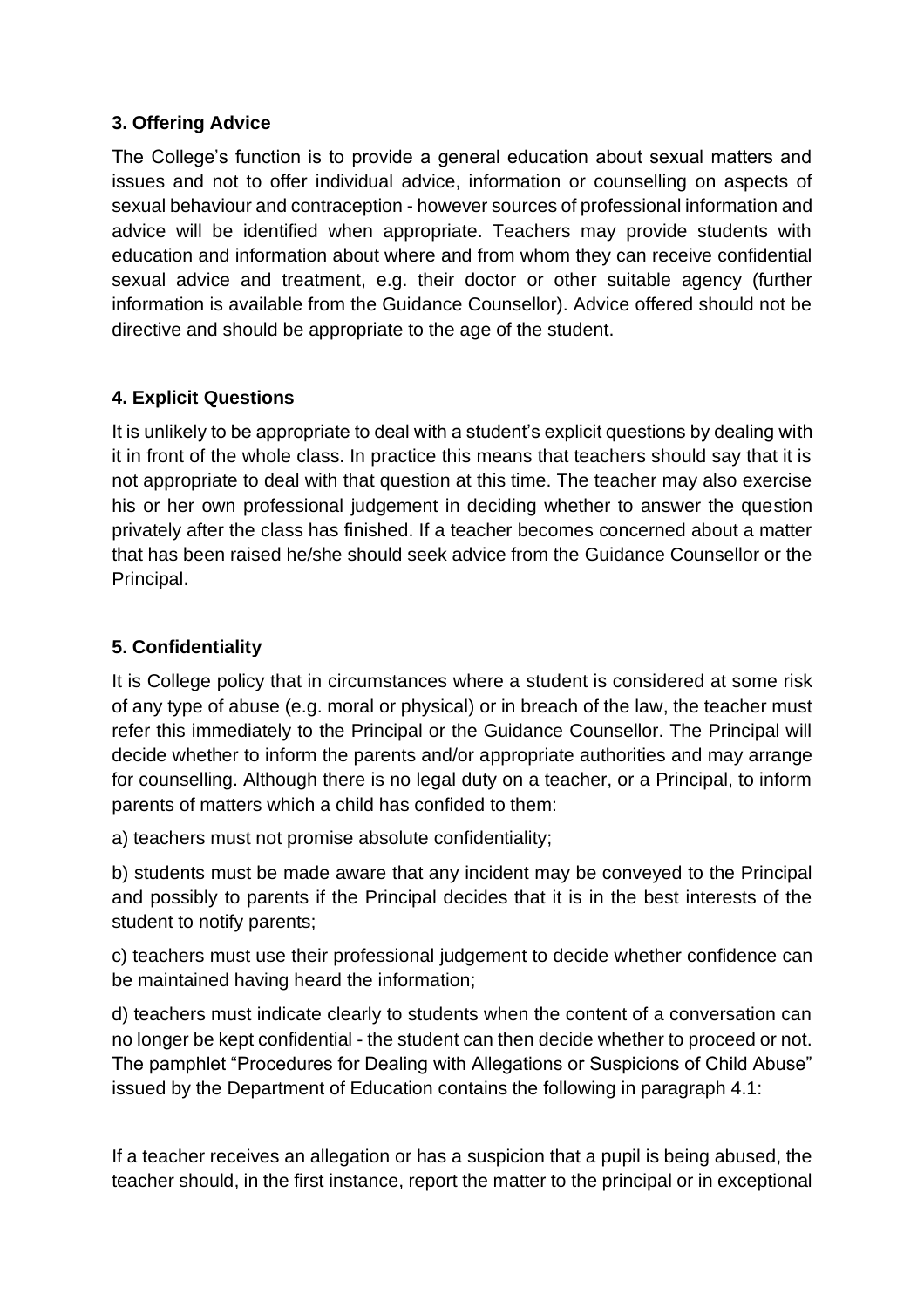circumstances directly to the Chairperson of the Board. Where the matter is reported to the principal and he or she is satisfied that there are reasonable grounds for the suspicion or allegation the Chairperson or Manager should be advised. The Chairperson or Manager, together with the teacher, should report the matter to the local Director of Community Care/Medical Officer of Health. It is essential that at all times the matter be treated in the strictest confidence and not discussed except among the parties mentioned above.

(Note: In the case of this College, the Principal as Designated Liaison Person acts also as Manager in this respect.)

# **6. The division between biological and non-biological aspects of sex education**

The College policy is that the Science Department deals primarily with the biological aspects of reproduction.

## **7. Withdrawing pupils from the RSE programme**

Relevant sections of this policy are made available to parents in the College publication entitled *Information for Parents* together with details about the parent's right to withdraw their child from many aspects of RSE – parents will always be provided with a full copy of this policy following a request to do so.

Issues such as over population, birth control and other sexual matters are met in a minor way in subjects such as Geography and Religious Education. However, as any discussion is limited and set within the context of the other subject concerned, it does not constitute part of the RSE Programme.

Parents do not have to give reasons for withdrawal, but we respectfully invite them to do so - sometimes we can then resolve misunderstandings. Once a parent's request to withdraw is made, that request must be complied with until revoked by the parent. (See also appendix 1).

### **8. Using visiting speakers and others**

a) It is College policy that most of the RSE programme is best discussed openly with teachers who are known and trusted by the students. However visitors can enhance the quality of the provision as long as they are used in addition to, not instead of a planned programme of RSE.

b) The SPHE Co-ordinator will provide the visitor, well in advance of the visit, with a copy of this RSE policy. After gaining approval from the Principal for the visit the organiser makes the visitor aware of the ethos of the College and the manner of delivery of the RSE programme. Issues to consider are: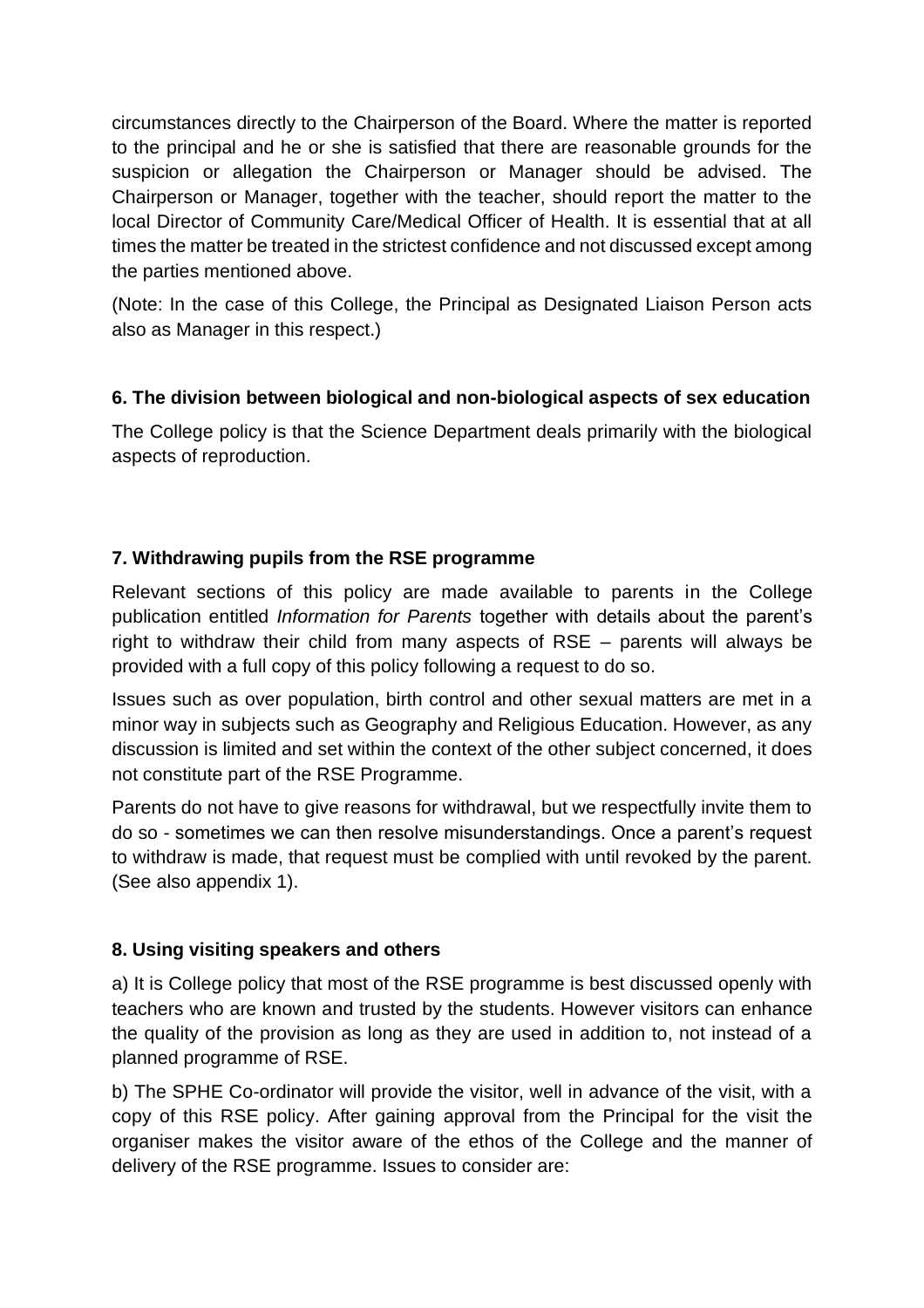i) the degree of explicitness of the content and presentation;

- ii) will the visitor be accompanied by teaching staff?
- iii) will the staff take an active role in the visitor's activities?
- iv) how will the visitor be prepared for the visit?
- v) how will the visit be built upon and followed up?

c) Visitors should be given advance notice of the composition of the class and an idea of how their contribution fits into the scheme of work.

d) In order to inform the visitor of the precise requirements of a group and to make better use of the time of the visitor it is advisable for the group to draw up questions in advance and these should be forwarded to the visitor. This will involve the students in the visit and will make the experience more relevant for them - it also facilitates planning.

e) The Office should be informed of the date and name of the visitor.

f) Where applicable, refreshments should be arranged with the College catering staff.

g) The visitor should be welcomed at the main door.

h) At the end of the session the visitor should be thanked by a student and the visitor escorted to the main door after refreshments.

i) A written acknowledgement of their contribution should be sent to the visitor and could appear in the College Newsletter / Website

# **9. Homosexuality**

Teachers do not promote any one life-style as the only acceptable one for society and therefore it is inevitable and natural that homosexuality will be discussed during a programme of sex education.

Teaching about homosexuality is not avoided although teachers take care not to advocate homosexual behaviour, present it as the norm, or encourage homosexual experimentation by students. One of the many advantages of exploring issues concerning homosexuality is the opportunity to correct false ideas, assumptions and address prejudice. Discussion of homosexuality should be appropriate to the age of the pupils.

# **10. Sexual Activity**

The R.S.E. policy statement gives teachers a framework, related to morals and values within which the issue of sexual activity should be addressed. These are to be found within the R.S.E. Programme and resources itself.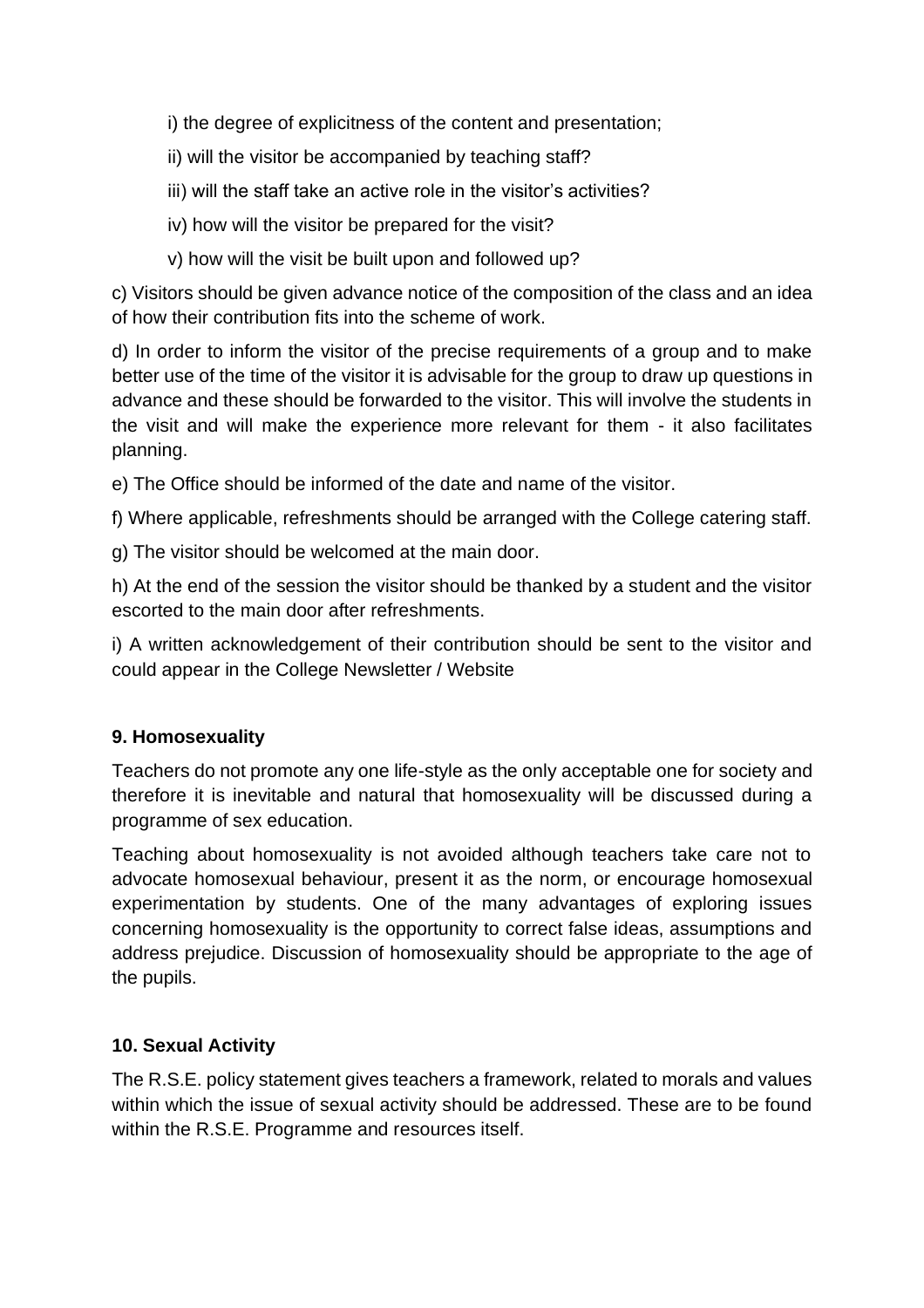Teachers will give young people information on the age of consent which is 17 years of age for both males and females, for heterosexual and homosexual relationships. Teachers who become aware that a student is sexually active under the age of consent must bring this information to the Principal who will then inform the parents.

Under the 'Children First' Guidelines if teachers become aware of a student who is sexually active and is under the age of 18 but above the age of consent, he or she must bring this information to the Principal who will then inform the parents.

## **11. Contraception**

This topic will be dealt with in an age appropriate, open manner, looking at all sides of the issues in a non-directive way.

## **12. Abortion**

This topic will be dealt with in an age appropriate, open manner, looking at all sides of the issues in a non-directive way.

# **13. Sexually Transmitted Infections (STIs)**

Given that the rate of STI transmission is increasing, it is important that the subject is addressed in the College. While the awareness of STIs is one of the objectives of the Second Year S.P.H.E. / R.S.E. syllabus, STIs are mainly addressed in Senior Cycle

### **14. Special Needs**

Students with special needs may need more help than others in coping with the physical and emotional aspects of growing up; they may also need more help in learning what sorts of behaviour are and are not acceptable, and in being warned and prepared against abuse by others.

### **Ongoing support, development and review Training:**

1. All teachers involved in this work do not necessarily have to be 'experts' on the issues concerned.

However, they do require sensitivity to the needs of the group, an ability to deal with questions openly/honestly and a preparedness to refer to more expert advice if necessary. The skills acquired in general teaching apply also to health education. Furthermore, many teachers have training in related areas such as counselling. Some teachers have expert training in the specific areas of health, relationships and sexuality education and will be encouraged to train other teachers.